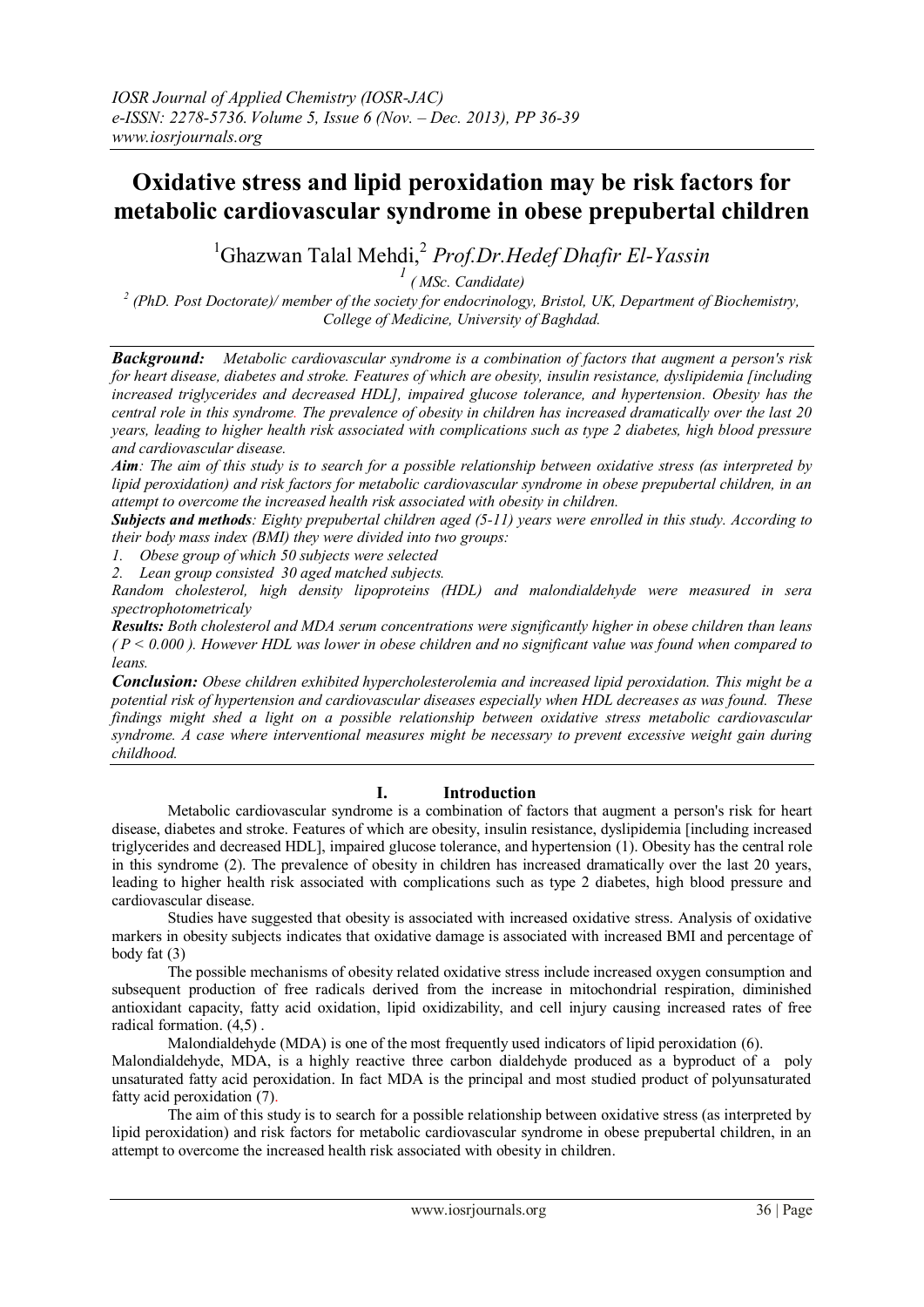## **II. Subjects and methods:**

The study was performed during the period from January 2013 to march 2013. For this purpose 50 healthy obese children and 30 normal weight children were selected from people attended the local teaching hospital and students from some primary schools .the age of children was between 5 to 11 years.

 The study was performed with the approval of the medical ethical committee in the ministry of health and ministry of education (Directorate General of education in Diyala). The parents' agreement for blood drawing from their children was also granted.

From each subject, five ml of venous blood were aspirated from a suitable vein. Sera were obtained after centrifugation at 4000 rpm for 15 minutes. The sera were used for assessing the levels cholesterol, HDL and MDA. Total cholesterol was determined by enzymatic method. Kits were supplied by Bio-Maghreb Company - Tunisia. While kites for HDL determination were supplied by Bio- Labo Company – France.

The concentration of malandialdehyde in serum was determined according to Buege and Aust (1978) by enzymoloical method .

Thiobarbituric acid (TBA) method was used to measure the (MDA) which gives a pink color that was read at (532nm). Malondialdehyde concentration was calculated by using the molar extinction coefficient of  $1.56 \times 10^5$ .

Anthropometrical Measurements: Body mass index (BMI) is a measure used to determine children's obesity. It is calculated using the child's weight and height. BMI does not measure body fat directly, but it is a reasonable indicator of body fatness for most children and teens.

A child's weight status is determined using an age- and sex-specific percentile for BMI rather than the BMI categories used for adults because children's body composition varies as they age and also varies between boys and girls.

Centers for Disease Control and Prevention (CDC) Growth Charts are used to determine the corresponding BMI-for-age and sex percentile. For children and adolescents (aged 2—19 years):

**A- Obesity** is defined as a BMI at or above the 95th percentile for children of the same age and sex.

**B- Normal** is defined as a BMI at or above the 5 th to 85 th percentile for children of the same age and sex .



Figure (1): Centers for Disease Control and Prevention (CDC) Growth Charts for male and female children [\(www.cdc.gov/growthcharts/\)](http://www.cdc.gov/growthcharts/)

Data were entered and analyzed using SPSS version 16 (SPSS Inc , USA ) for windows ( Microsoft corporation, USA). Continuous variable were expressed as mean  $\pm$  SD, while categorical variable were expressed as a percentage and 95 % CI. T – test, Anova. The level of significance for all statistical test was set at 0.05 .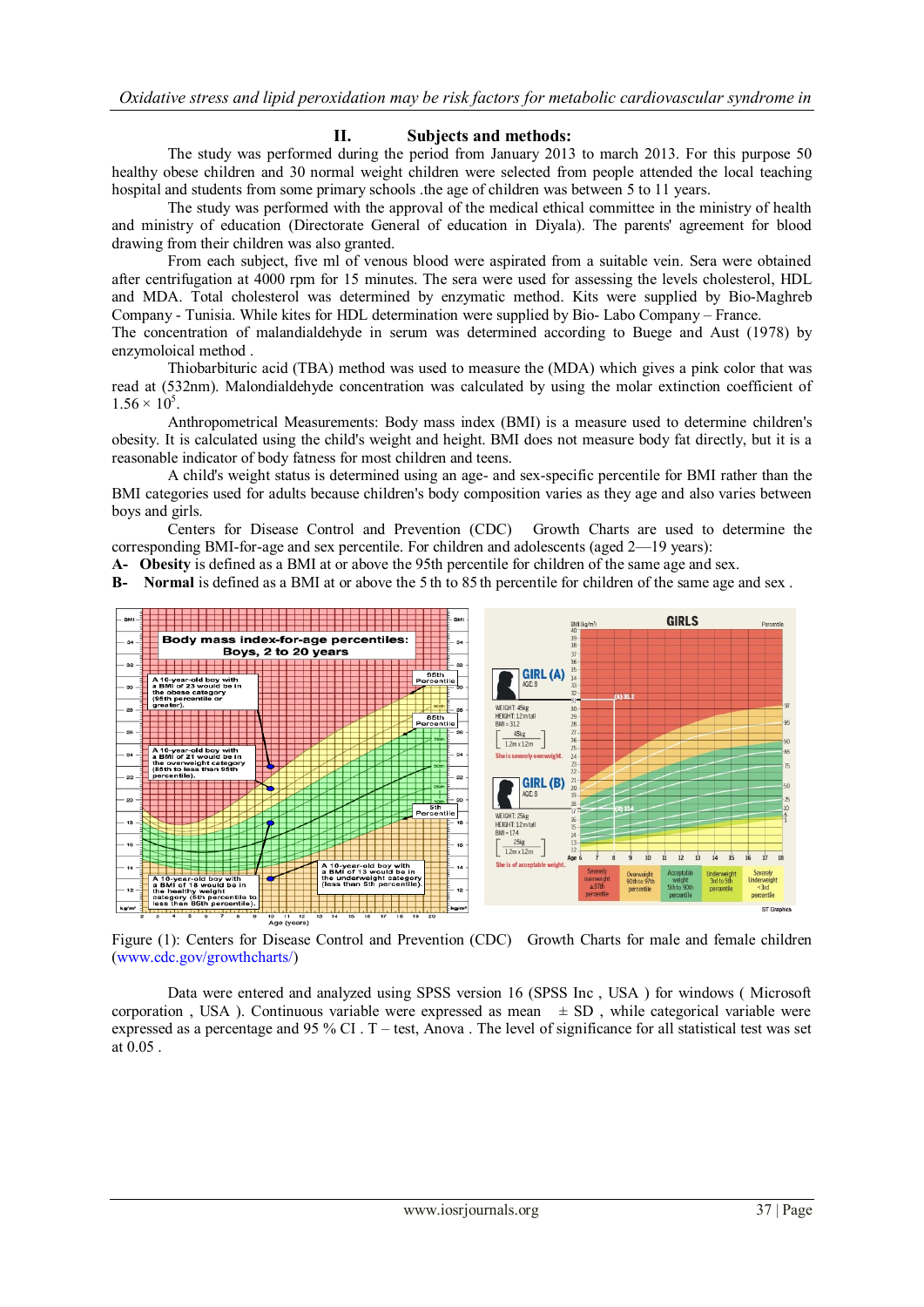#### **III. Results and discussion:**

Table 1 and figure (2) summarizes the results obtained in both obese and lean weight children. As shown in mean , standard Error of the mean and significance.

|             | Obese             | lean             | P     |
|-------------|-------------------|------------------|-------|
|             | (Mean $\pm$ SEM)  | (Mean $\pm$ SEM) |       |
| Tot.        | $166.22 \pm 3.80$ | $144.4 \pm 4.19$ | 0.000 |
| Cholesterol |                   |                  |       |
| HDL         | $51.66 \pm 2.10$  | $53.10 \pm 1.27$ | 0.621 |
| <b>MDA</b>  | $0.06 \pm 0.00$   | $0.04 \pm 0.00$  | 0.000 |



Figure $(2)$ : Mean values of the Parameters studied in the two groups

Both total cholesterol and MDA were elevated significantly in obese subjects when compared to lean ones. On the other hand no significant decrease in HDL was observed between both groups.

The site of increased cholesterol synthesis in obese subjects is of a major interest. It is concluded that plasma cholesterol concentrations does not necessarily reflect cholesterol synthesis rates (8). The possibility that the overall increase in cholesterol turnover might reflect synthesis in adipose tissue, a tissue in which cholesterol turns over more slower than in liver or intestine. Total body cholesterol synthesis is significantly correlated with both excess body weight and adipose cellularity. The known increased flux of free fatty acids in obesity (9) may provide more acetyl CoA precursor for cholesterologenesis.

Both groups shouwed medium levels og HDL being in th obese lower than in lean. It is well known that Low HDL cholesterol, heightened the risk for heart disease and thus obese subject are more susebtible to  $CVD(10)$ .

Alterations in the values of MDA is the first evidence of a significant altered oxidant antioxidant status in prepubertal children affected by severe obesity. Previous studies have shown that the mean MDA levels are higher in obese individuals compared to nonobese healthy controls (11). It is also shown that obesity is associated with increases in endogenous lipid peroxides (12) . Significant decrease in oxidative stress after dietary restriction and weight loss has been reported (13).

### **IV. conclusion:**

Obesity causes an oxidative stress by amplifying the lipid peroxidation products. Interaction of oxidative stress with obesity, might lead to complications such as hyperinsulinemia and insulin resistance, thus life threatening results are expected. Serious interventions in the childhood period may prevent future obesity-related oxidative damages.

In the light of these results one should take intervention measures which are necessary to prevent excessive increase in weight during childhood.

#### **References**

- [1] Moreno LA, Pineda I, Rodriguez G *et al.* Leptin and metabolic syndrome in obese and non-obese children. *Horm Metab Res* 2002; 34 : 394-399.
- [2] Chu NF, Wang DJ, Shieh SM *et al*. Plasma leptin concentrations and obesity in relation to insulin resistance syndrome components among school children in Taiwan-The Taipi Children Heart Study. *Int J Obesity* 2000; 24 : 1265-1271.